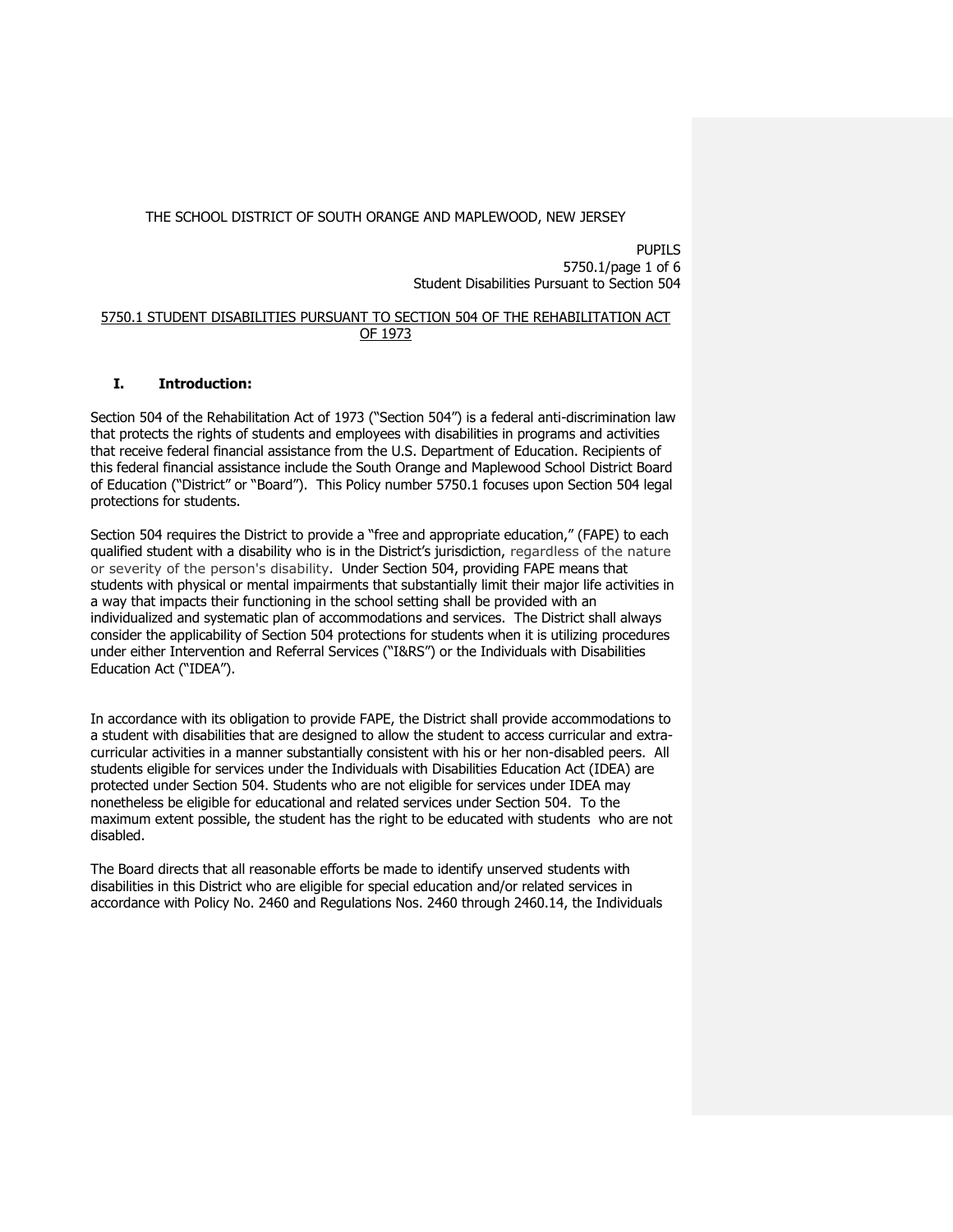PUPILS 5750.1/page 2 of 6 Student Disabilities Pursuant to Section 504

# 5750.1 STUDENT DISABILITIES PURSUANT TO SECTION 504 OF THE REHABILITATION ACT OF 1973

with Disabilities Education Act, Section 504 of the Rehabilitation Act of 1973, and the Americans with Disabilities Act of 1990.

The Board recognizes its responsibility to provide a Free Appropriate Public Education for qualified persons with disabilities that is commensurate with that provided for persons who do not have disabilities to the maximum extent appropriate to meet the needs of the students with disabilities. With regard to nonacademic and extracurricular services and activities, the Board recognizes its responsibility to arrange for the provision of those services and activities such that students with disabilities participate with nondisabled students to the maximum extent appropriate to the needs of the student with disabilities. Any facility which the Board operates for students with disabilities shall be comparable to facilities, services and activities provided for nondisabled students.

# **II. Definitions:**

- A. **Disability:** A student is "disabled" pursuant to Section 504 if he or she:
	- i. has a physical or mental impairment which substantially limits one or more of such student's major life activities;
	- ii. has a record of such an impairment, or
	- iii. is regarded as having such impairment.
- B. **"Substantially limits"** is defined as being unable to perform a major life activity that the average person in the general population can perform or is significantly restricted in the condition, manner, or duration under which an individual can perform a particular major life function as compared to the condition, manner, or duration which the average person in the general population can perform that same major life activity.
- C. **"Major life activities"** include functions such as caring for one's self, performing manual tasks, walking, seeing, hearing, speaking, breathing, learning and working. The disabling condition need only substantially limit one major life activity in order for a student to be eligible.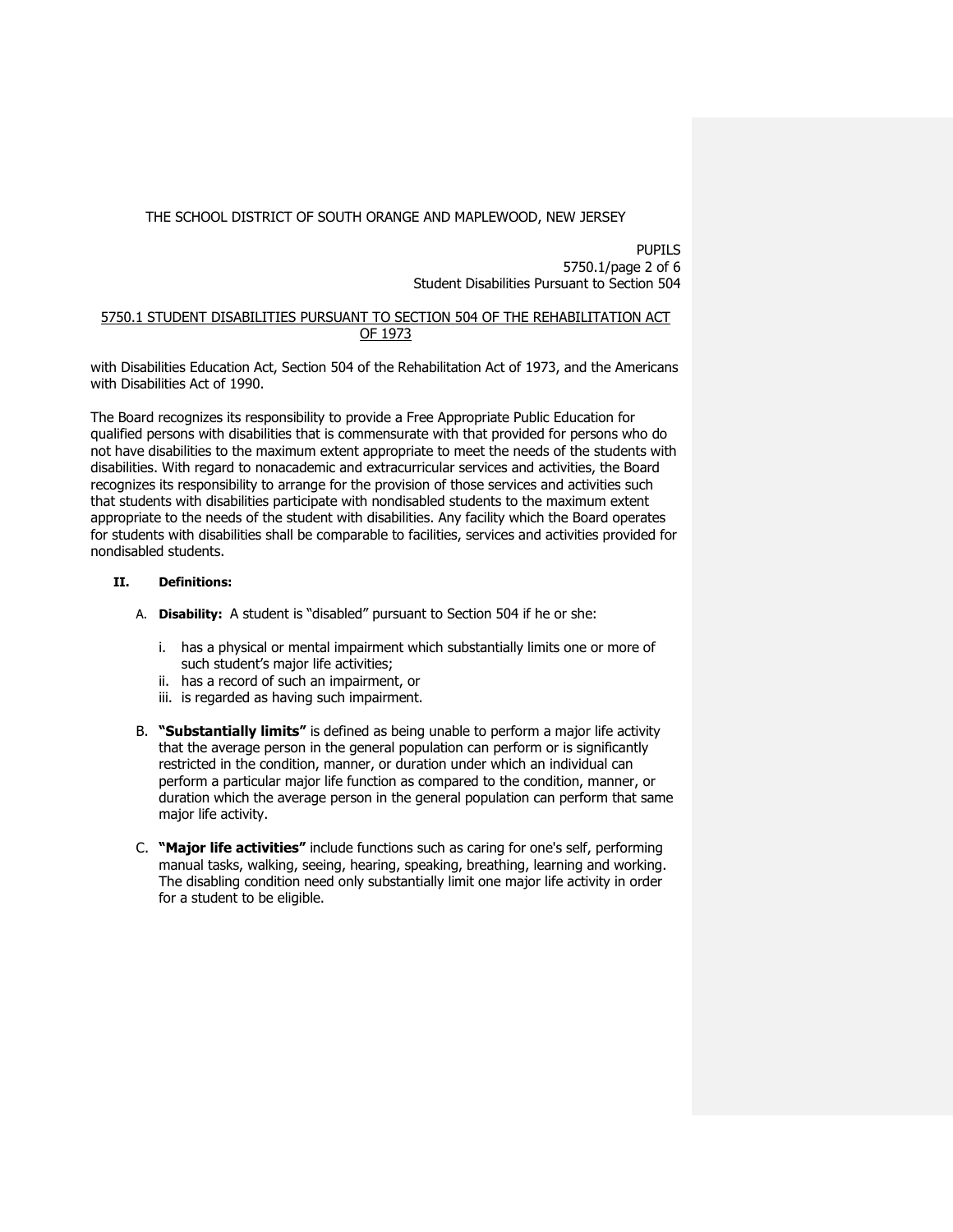PUPILS 5750.1/page 3 of 6 Student Disabilities Pursuant to Section 504

# 5750.1 STUDENT DISABILITIES PURSUANT TO SECTION 504 OF THE REHABILITATION ACT OF 1973

- D. **District Coordinator:** The District Section 504 Coordinator is the person who assures that the district is in compliance with legal requirements specified under Section 504. The District Section 504 Coordinator has the authority to investigate and recommend to the Superintendent a resolution of written grievances..
- E. **Building Coordinator:** The Building Section 504 Coordinator is the building Principal or his/her designee who is responsible for managing the Section 504 Committee (the "504 Committee") in his/her building and ensuring implementation of Section 504 plans for students in the building. The Building Coordinator shall be responsible for ensuring that all appropriate staff are informed of the student's right to accommodations under Section 504 and for ensuring that Section 504 plans are implemented.
- F. **Section 504 Committee:** The A Section 504 Committee shall serve all District students and schools as an initial means of redress for any parent/quardian who has concerns about any aspect of a student's Section 504 Plan, and who has not been able to resolve the concerns with the 504 Team. . The A Section 504 Committee shall consist of a group of persons who will, when necessary, become knowledgeable about the student, the meaning of the evaluation data, and the options with respect to accommodations, services and placement. The Section 504 Committee shall also serve as an initial means of redress for any parent/guardian who has concerns about any aspect of a student's Section 504 Plan.
- G. **"Accommodations"** shall mean/include changes in the timing, formatting, setting, scheduling, response and/or presentation of an educational experience, including assistive technology(ies), that allow a student with disabilities to have equal access to the general educational program. Costs of such accommodations shall be borne by the District.
- H. **"504 Team"** shall include the Building 504 Coordinator and may include a student's general education teacher(s), a special education teacher, the school principal, the parent(s)/guardian(s) of the student, the student (as appropriate, depending upon age and maturity), and any other person with relevant knowledge of the student and the disability at issue. The staffing of a 504 Team may differ for each student, depending upon the specific accommodations/services required.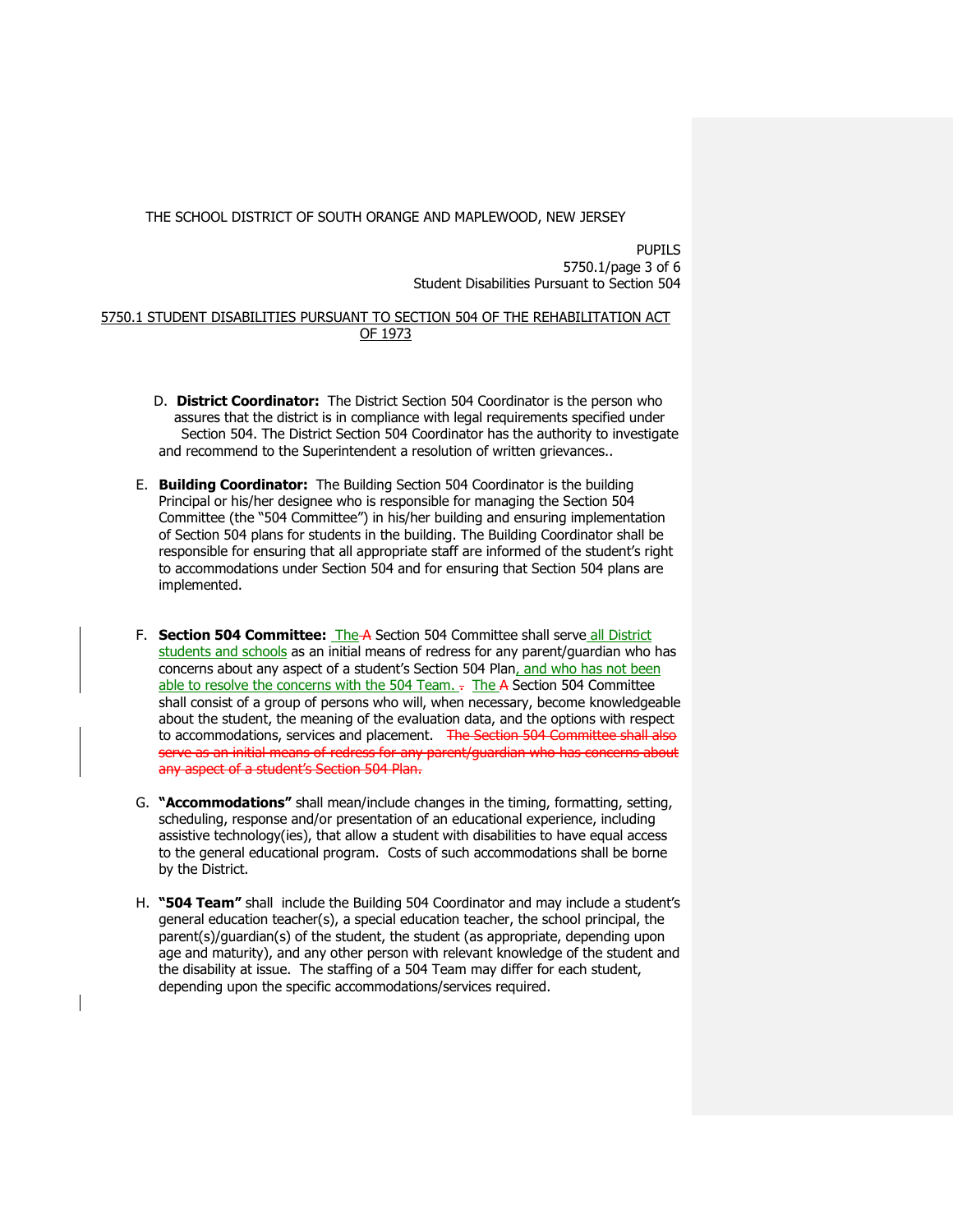**"Intervention and Referral Services ("I&RS")"** refers to a coordinated system in each District school building in which general education students are served, for the planning and delivery of intervention and referral services that are designed to assist students who are experiencing learning, behavior or health difficulties, and assist staff who have difficulties in addressing students' learning, behavior or health needs.

# THE SCHOOL DISTRICT OF SOUTH ORANGE AND MAPLEWOOD, NEW JERSEY

PUPILS 5750.1/page 4 of 6 Student Disabilities Pursuant to Section 504

## 5750.1 STUDENT DISABILITIES PURSUANT TO SECTION 504 OF THE REHABILITATION ACT OF 1973

# **III. Evaluation:**

In compliance with federal law, the Board directs that students with disabilities pursuant to Section 504 be identified**,** referred to and evaluated by a 504 Team, and that a determination of eligibility for accommodations of his/her general educational program be made. The Board also directs that once a student is identified as needing an evaluation, such evaluation shall occur in a timely manner. . If during the course of the I&RS. Intervention and Referral process, (RS"), a student is identified as having, or possibly having a disability pursuant to Section 504, the IR&S team should also refer the student for a Section 504 evaluation. Referral for a Section 504 evaluation, shall not suspend or delay provision of interventions or other services pursuant to the I&RS process.

Parents/guardians and school staff may refer a student for evaluation under Section 504 if they know or suspect that, due to a physical or mental impairment, a student requires accommodations to participate in or benefit from the general education program. An initial evaluation for Section 504 eligibility can only take place with the written consent of the student's parent/guardian.

In making accommodation, services and placement decisions, the Section 504 Team shall draw upon a variety of sources including aptitude and achievement tests, teacher recommendations, physical condition, and adaptive behavior, and recommendations from medical providers, as appropriate. When the District is considering employing a targeted or intensive intervention under the District's intervention strategy for a particular student, it should **Formatted:** Font: 11 pt **Formatted:** Normal, Indent: First line: 0.25", Tab stops: 0.75", Left

| <b>Formatted: Highlight</b> |
|-----------------------------|
| <b>Formatted: Highlight</b> |
| <b>Formatted: Highlight</b> |
| <b>Formatted: Highlight</b> |
| <b>Formatted: Highlight</b> |
| <b>Formatted: Highlight</b> |
| <b>Formatted: Highlight</b> |
| Formatted: Highlight        |
| <b>Formatted: Highlight</b> |
| <b>Formatted: Highlight</b> |

**Formatted:** safehdr, Numbered + Level: 1 + Numbering Style: A, B, C, … + Start at: 1 + Alignment: Left + Aligned at: 0.5" + Indent at: 0.75", Pattern: Clear (White)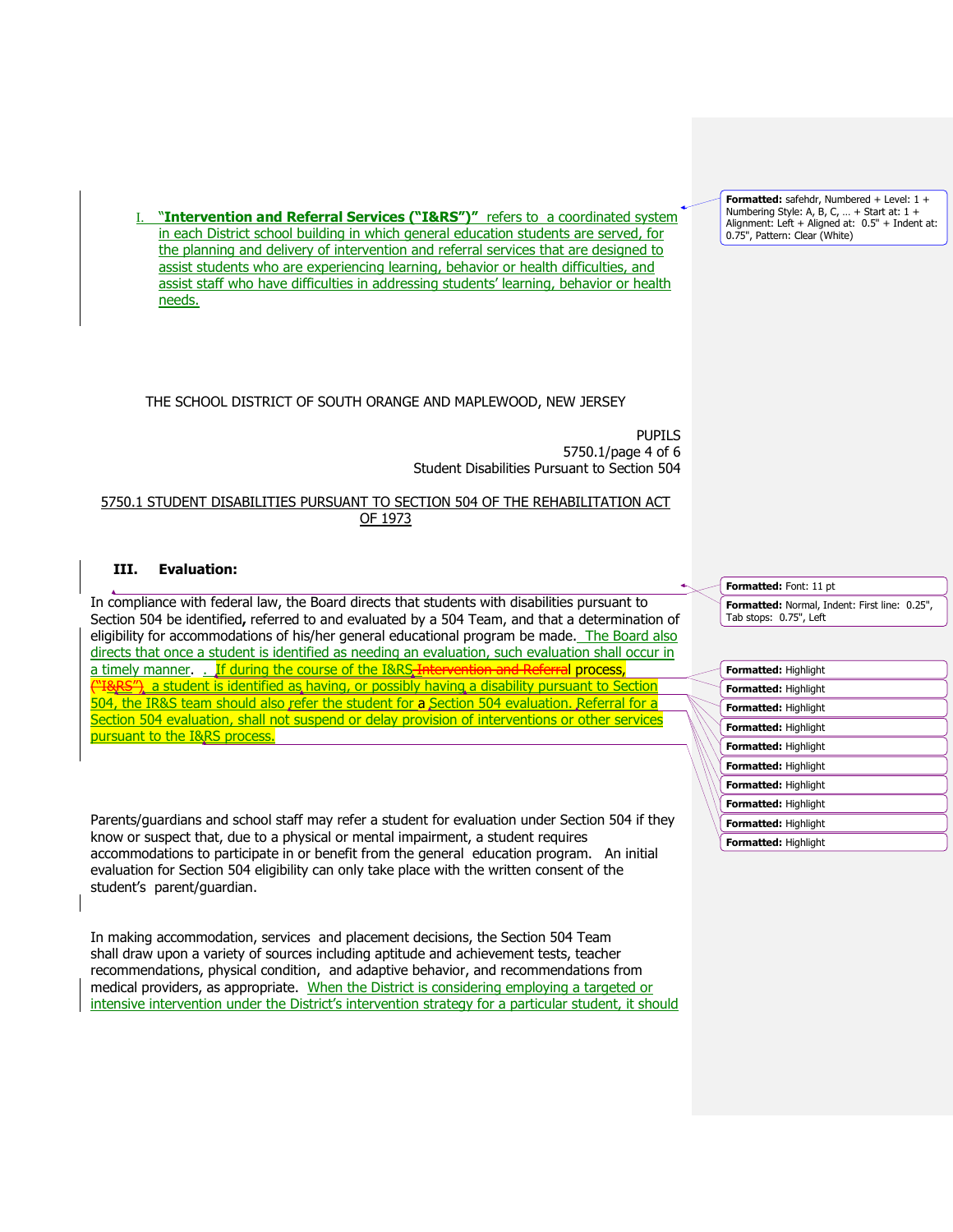ensure that any intervention used is designed to address the particular behavior, the obstacles to accomplishing schoolwork, or the underachievement in question.

The Section 504 Coordinator shall establish procedures to ensure that information obtained from all such sources is documented and carefully considered In the event that parents/guardians disagree with the decision of the Seciton 504 Section 504 Team, they may utilize the services of the Section 504 Committee.

#### **IV. Implementation of this Policy and Procedural Regulations for Ensuring Compliance with Section 504:**

The Superintendent of Schools, or his/her designee, shall be responsible for the District's efforts to comply with the requirements of Section 504 and this policy.

Within sixty (60) days of the adoption of this Policy, the Superintendent shall issue regulations and procedures for complying with Section 504 and this Policy, including regulations regarding Section 504 referrals, the District's efforts to identify underserved students who may be eligible for Section 504 accommodations, eligibility determinations, Section 504 plan development and implementation. These regulations shall also include requirements that parents/guardians be provided with a Notice of Procedural Rights upon their request for a Section 504 evaluation or as part of the notification that their student has been referred for evaluation for Section 504 accommodations; procedural safeguards including mechanisms for appealing a determination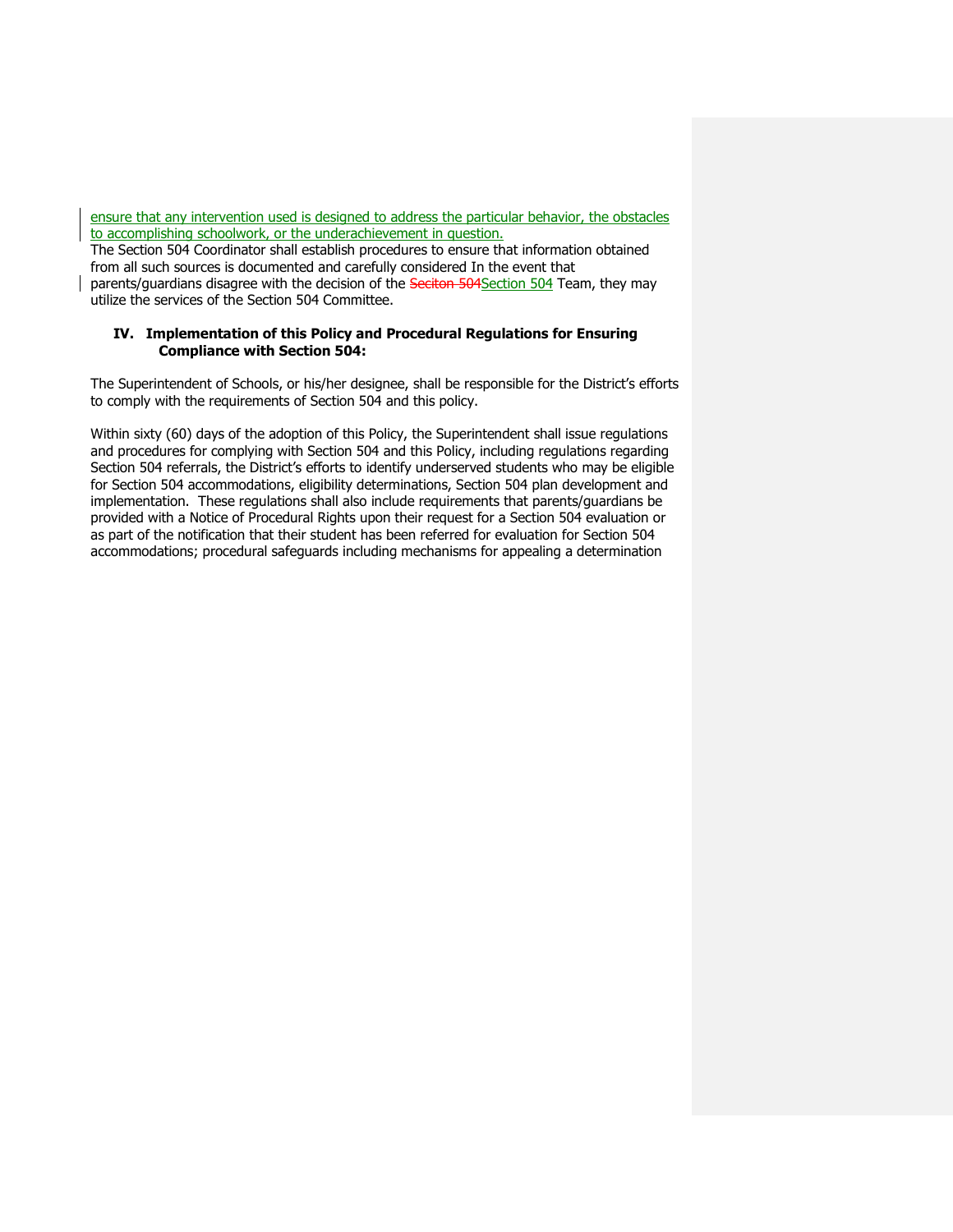PUPILS 5750.1/page 5 of 6 Student Disabilities Pursuant to Section 504

# 5750.1 STUDENT DISABILITIES PURSUANT TO SECTION 504 OF THE REHABILITATION ACT OF 1973

and expeditiously resolving complaints regarding eligibility determinations or development of a Section 504 plan; procedures to ensure implementation of and/or compliance with a student's Section 504 plan, and procedures for ensuring compliance with and accommodations under Section 504 at transition points in a student's educational career, including entry to kindergarten, transition from fifth grade to sixth grade and eighth grade to ninth grade. These regulations shall also clearly set forth a grievance procedure to expeditiously process complaints concerning allegations of discrimination in the District, including allegations of retaliation for asserting rights under Section 504 and/or this Policy.

The Superintendent of Schools shall ensure that all staff receives appropriate and ongoing professional development regarding the District's responsibilities pursuant to Section 504 requirements .

The Superintendent of Schools, and/or his/her designee, shall take all actions necessary to ensure that Building 504 Coordinators inform all appropriate staff of a student's right to accommodations and services under Section 504 in order to accomplish the goals of that student's Section 504 Plan.

The Superintendent of Schools or his/her designee shall take all actions necessary to ensure that students with Section 504 accommodations benefit from field trips and other curricular activities such as assemblies in a manner consistent with the goals of the student's Section 504 Plan. The Superintendent of Schools or his/her designee shall take all actions necessary to ensure that students with disabilities derive the benefits from interscholastic and intramural sports activities as well as other non-athletic extracurricular activities that their non-disabled peers enjoy. Those efforts shall include, but not be limited to, notifying parent(s)/guardian(s) of every student enrolled in the District's schools of this Policy at the beginning of each school year, as well as the names and contact information for the District and Building Coordinators. Copies of this Policy and a Notice of Procedural Rights afforded by Section 504 shall also be provided to parent(s)/guardian(s) upon request, as well as upon the request of parent(s)/guardian(s) request for a referral for Section 504 evaluation, or as part of the notification that their student has been referred for an evaluation for eligibility for accommodations under Section 504.